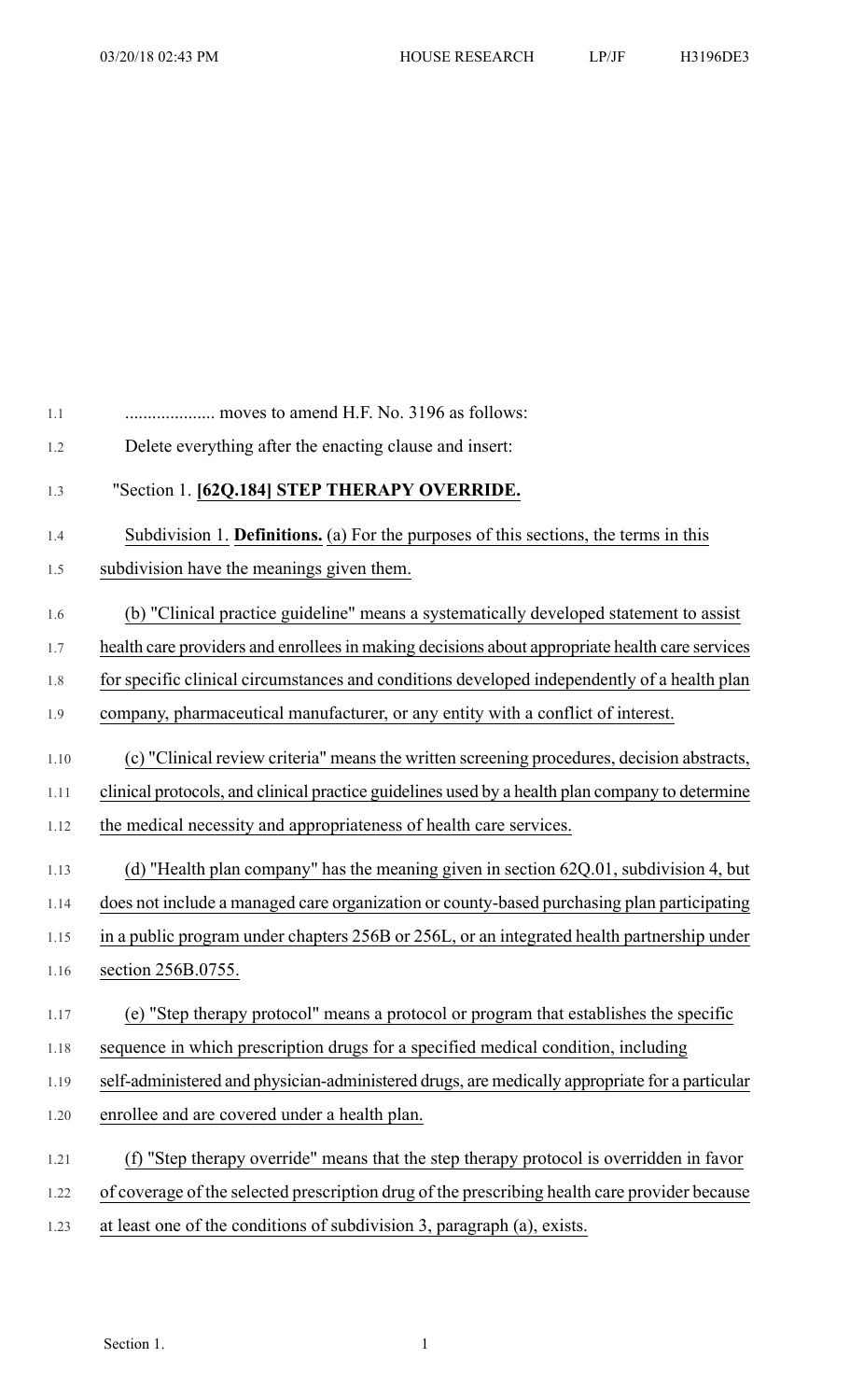| 2.1  | Subd. 2. Establishment of a step therapy protocol. A health plan company shall                  |
|------|-------------------------------------------------------------------------------------------------|
| 2.2  | consider available recognized evidence-based and peer-reviewed clinical practice guidelines     |
| 2.3  | when establishing a step therapy protocol. Upon written request of an enrollee, a health plan   |
| 2.4  | company shall provide any clinical review criteria applicable to a specific prescription drug   |
| 2.5  | covered by the health plan.                                                                     |
| 2.6  | Subd. 3. Step therapy override process; transparency. (a) When coverage of a                    |
| 2.7  | prescription drug for the treatment of a medical condition is restricted for use by a health    |
| 2.8  | plan company through the use of a step therapy protocol, enrollees and prescribing health       |
| 2.9  | care providers shall have access to a clear, readily accessible, and convenient process to      |
| 2.10 | request a step therapy override. The process shall be made easily accessible on the health      |
| 2.11 | plan company's Web site. A health plan company may use its existing medical exceptions          |
| 2.12 | process to satisfy this requirement. A health plan company shall grant an override to the       |
| 2.13 | step therapy protocol if at least one of the following conditions exist:                        |
| 2.14 | (1) the prescription drug required under the step therapy protocol is contraindicated           |
| 2.15 | pursuant to the pharmaceutical manufacturer's prescribing information for the drug or, due      |
| 2.16 | to a documented adverse event with a previous use or a documented medical condition,            |
| 2.17 | including a comorbid condition, is likely to do any of the following:                           |
| 2.18 | (i) cause an adverse reaction to the enrollee;                                                  |
| 2.19 | (ii) decrease the ability of the enrollee to achieve or maintain reasonable functional          |
| 2.20 | ability in performing daily activities; or                                                      |
| 2.21 | (iii) cause physical or mental harm to the enrollee;                                            |
| 2.22 | (2) the enrollee has had a trial of the required prescription drug covered by their current     |
| 2.23 | or previous health plan, or another prescription drug in the same pharmacologic class or        |
| 2.24 | with the same mechanism of action, and was adherent during such trial for a period of time      |
| 2.25 | sufficient to allow for a positive treatment outcome, and the prescription drug was             |
| 2.26 | discontinued by the enrollee's health care provider due to lack of effectiveness, or an adverse |
| 2.27 | event. This clause does not prohibit a health plan company from requiring an enrollee to        |
| 2.28 | try another drug in the same pharmacologic class or with the same mechanism of action if        |
| 2.29 | that therapy sequence is supported by the evidence-based and peer reviewed clinical practice    |
| 2.30 | guideline, Food and Drug Administration label, or pharmaceutical manufacturer's prescribing     |
| 2.31 | information; or                                                                                 |
| 2.32 | (3) the enrollee is currently receiving a positive therapeutic outcome on a prescription        |
| 2.33 | drug for the medical condition under consideration if, while on their current health plan or    |
| 2.34 | the immediately preceding health plan, the enrollee received coverage for the prescription      |

Section 1. 2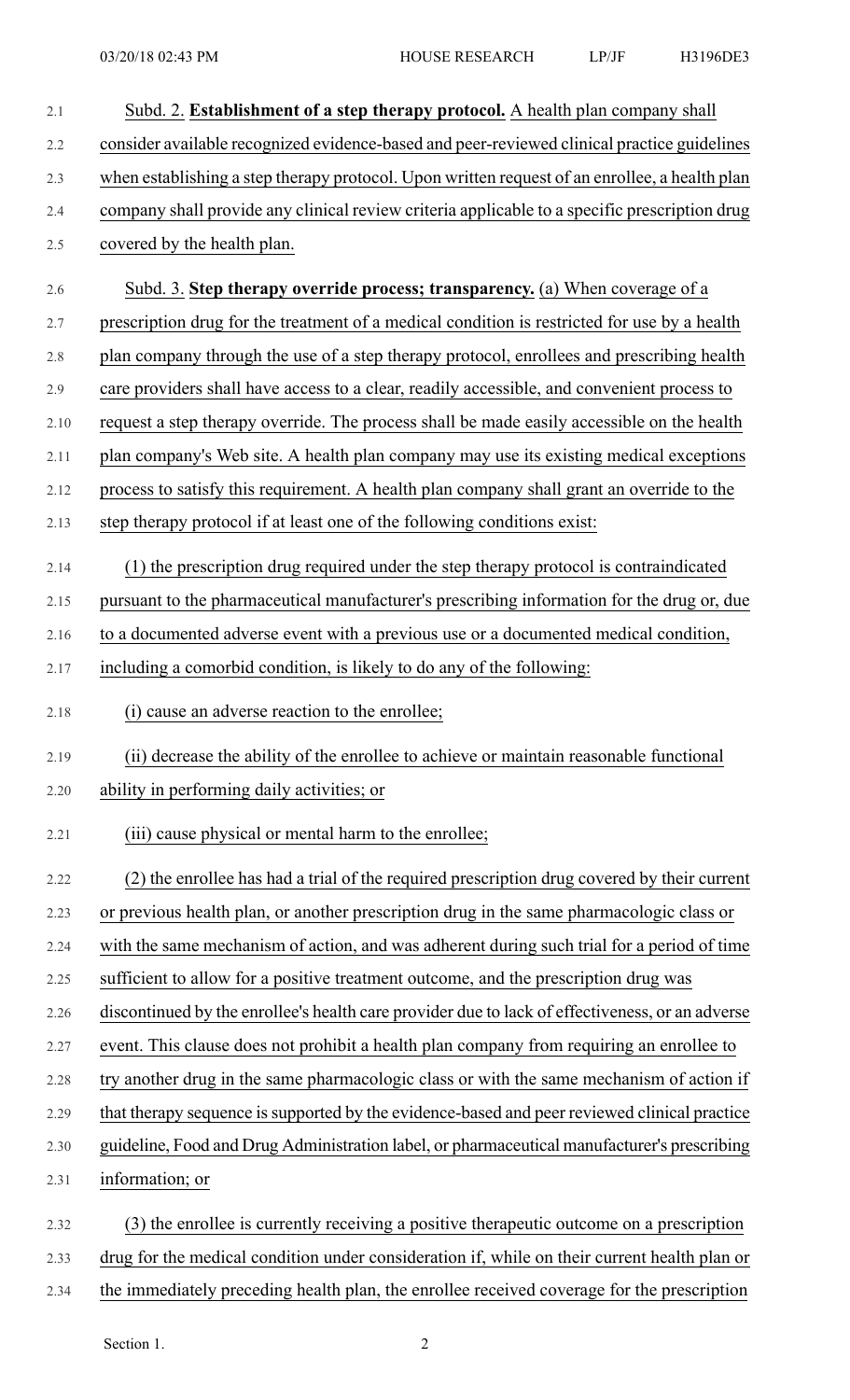| 3.1  | drug and the enrollee's prescribing health care provider gives documentation to the health       |
|------|--------------------------------------------------------------------------------------------------|
| 3.2  | plan company that the change in prescription drug required by the step therapy protocol is       |
| 3.3  | expected to be ineffective or cause harm to the enrollee based on the known characteristics      |
| 3.4  | of the specific enrollee and the known characteristics of the required prescription drug.        |
| 3.5  | (b) Upon granting a step therapy override, a health plan company shall authorize coverage        |
| 3.6  | for the prescription drug if the prescription drug is a covered prescription drug under the      |
| 3.7  | enrollee's health plan.                                                                          |
| 3.8  | (c) The enrollee, or the prescribing health care provider if designated by the enrollee,         |
| 3.9  | may appeal the denial of a step therapy override by a health plan company using the              |
| 3.10 | complaint procedure under sections 62Q.68 to 62Q.73.                                             |
| 3.11 | (d) In a denial of an override request and any subsequent appeal, a health plan company's        |
| 3.12 | decision must specifically state why the step therapy override request did not meet the          |
| 3.13 | condition under paragraph (a) cited by the prescribing health care provider in requesting        |
| 3.14 | the step therapy override and information regarding the procedure to request external review     |
| 3.15 | of the denial pursuant to section 62Q.73. A denial of a request for a step therapy override      |
| 3.16 | that is upheld on appeal is a final adverse determination for purposes of section 62Q.73 and     |
| 3.17 | is eligible for a request for external review by an enrollee pursuant to section 62Q.73.         |
| 3.18 | (e) A health plan company shall respond to a step therapy override request or an appeal          |
| 3.19 | within five days of receipt of a complete request. In cases where exigent circumstances          |
| 3.20 | exist, a health plan company shall respond within 72 hours of receipt of a complete request.     |
| 3.21 | If a health plan company does not send a response to the enrollee, or prescribing health care    |
| 3.22 | provider if designated by the enrollee, within the time allotted, the override request or appeal |
| 3.23 | is granted and binding on the health plan company.                                               |
| 3.24 | (f) Step therapy override requests must be accessible to and submitted by health care            |
| 3.25 | providers, and accepted by group purchasers electronically through secure electronic             |
| 3.26 | transmission, as described under section 62J.497, subdivision 5.                                 |
| 3.27 | (g) Nothing in this section prohibits a health plan company from:                                |
| 3.28 | (1) requesting relevant documentation from an enrollee's medical record in support of            |
| 3.29 | a step therapy override request; or                                                              |
| 3.30 | (2) requiring an enrollee to try a generic equivalent drug pursuant to section 151.21, or        |
| 3.31 | a biosimilar, as defined under United States Code, chapter 42, section $262(i)(2)$ , prior to    |
| 3.32 | providing coverage for the equivalent branded prescription drug.                                 |